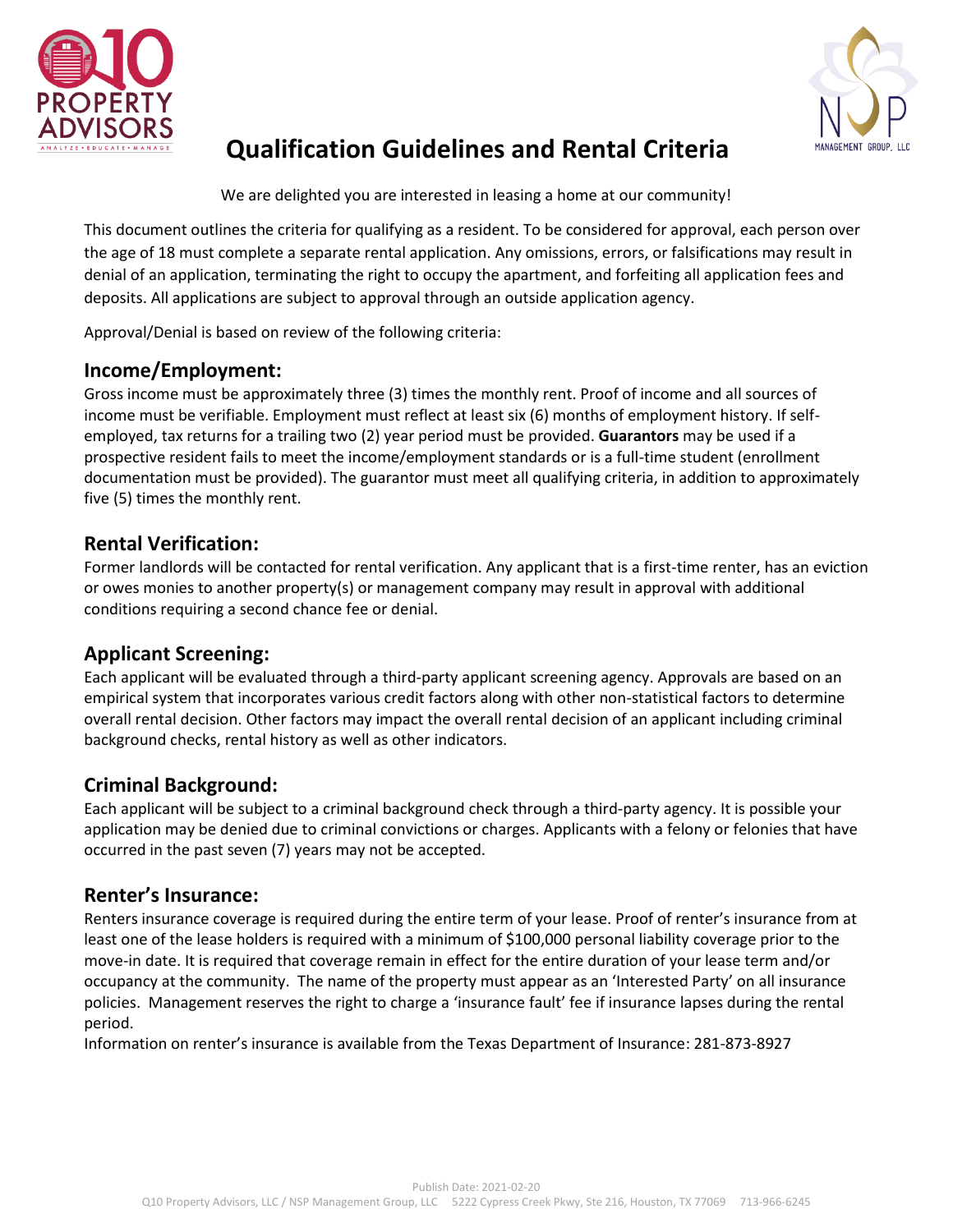#### **Pets:**

There is a maximum of two (2) pets per apartment, with no more than 50 pounds in combined weight. Each pet will be subject to a deposit fee and pet rent.

The following Dog Breeds are recognized by AKA aggressive breeds and are restricted and will not be allowed: *Akita, Chow, Doberman, German Shepherd, Mastiff, Pit Bull, Rottweiler, Siberian Huskie, and Wolf Hybrids.* Any mixes of these breeds are also prohibited. Every dog will be required to participate in a demeanor assessment and may be excluded from occupancy if deemed aggressive or a risk to other community member or residents. If this occurs and occupancy has not occurred all fees, except application fee, will be refunded to the applicant.

#### **Occupancy Standards:**

There is a two (2) person(s) maximum per bedroom. (Exception: Children under the age dictated by the State or Federal Law.)

## **Fair Housing Statement**

Q10 Property Advisors and NSP Management Group are committed to compliance with all federal, state, and local fair housing laws. Q10 and NSP will not discriminate against any person because of race, color, religion, national origin, sex, familial status, disability, or any other specific classes protected by applicable laws. Q10 and NSP will allow any reasonable accommodation or reasonable modification based upon a disability-related need. The person requesting any reasonable modification may be responsible for the related expenses.

*I ACKNOWLEDGE THAT I HAD AN OPPORTUNITY TO REVIEW THE PROPERTY'S RENTAL SELECTION CRITERIA, WHICH INCLUDES REASONS WHY MY APPLICATION MAY BE DENIED, SUCH AS CRIMINAL HISTORY, CREDIT HISTORY, CURRENT INCOME, AND RENTAL HISTORY. I UNDERSTAND THAT IF I DO NOT MEET THE PROPERTY'S RENTAL SELECTION CRITERIA OR IF I FAIL TO ANSWER ANY QUESTION OR GIVE FALSE INFORMATION, THE PROPERTY MAY REJECT THE APPLICATION, RETAIN ALL APPLICATION FEES, ADMINISTRATIVE FEES, AND DEPOSITS AS LIQUIDATED DAMAGES FOR ITS TIME AND EXPENSE, AND TERMINATE MY RIGHT OF OCCUPANCY.* 

| <b>Applicant Name</b> | Applicant Signature | Date |
|-----------------------|---------------------|------|
|                       |                     |      |
|                       |                     |      |
|                       |                     |      |
|                       |                     |      |
|                       |                     |      |
|                       |                     |      |

If denied an applicant will be provided an opportunity to obtain a copy of the credit report that may have been a factor in the rental decision. AMRENT is the third-party provider that this community utilizes.

AmRent, Inc. 1-888-898-6196 P.O. Box 3027 Pittsburgh, PA 15230-3027

It is our goal to assist you in finding a wonderful home! Please feel free to discuss any issues you may have in meeting our qualifications.